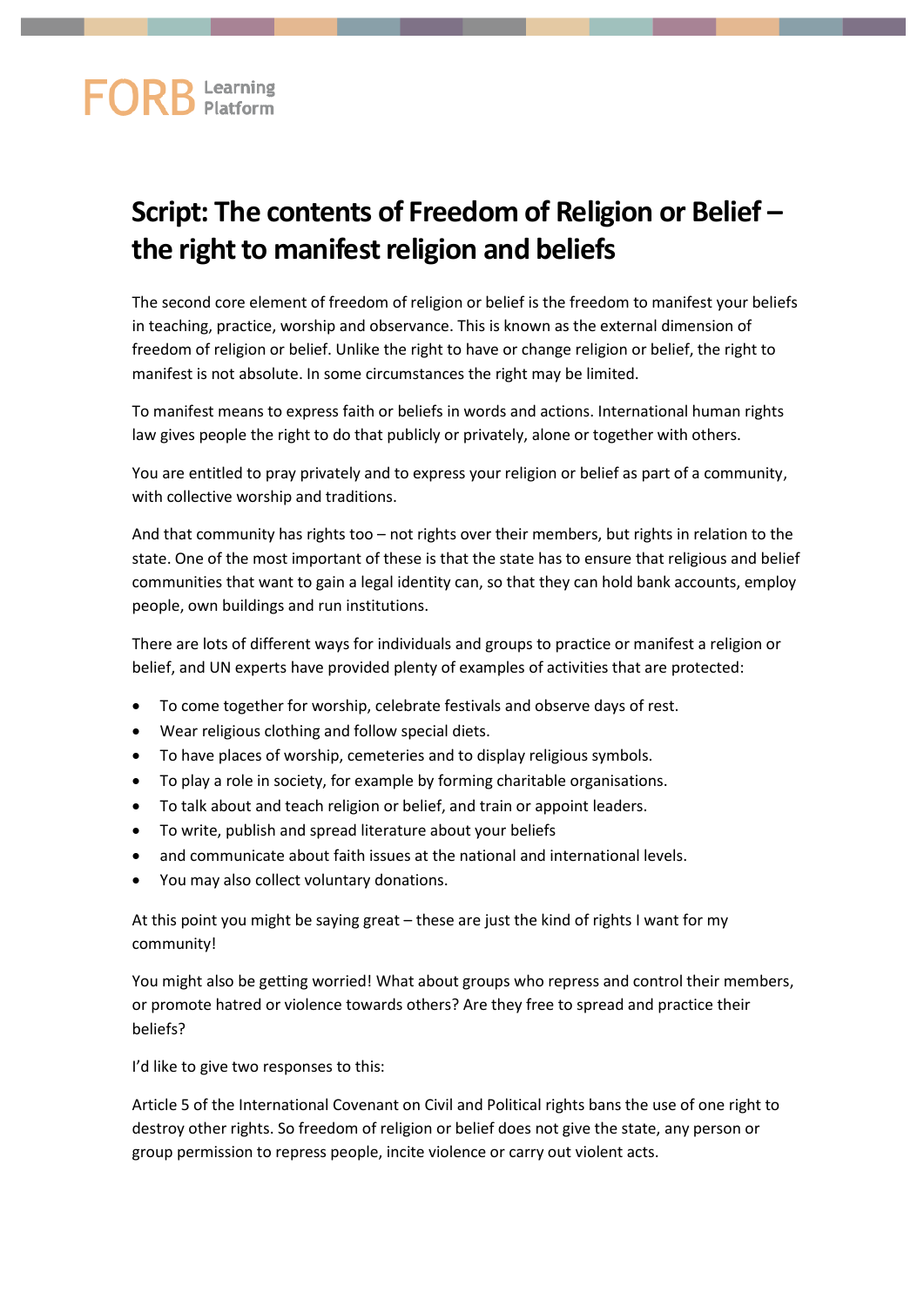Of course a lot of governments and groups do use force or repression. But freedom of religion or belief doesn't give them the right to do so. On the contrary it exists to protect those affected by repression and violence.

Secondly, although the right to have and to choose your beliefs can't be limited, the right to manifest or practice a religion or belief can. But Article 18 specifies that this may only be done when four rules are followed:

The limitation has to be provided for in law, necessary to protect other people, nondiscriminatory, and proportionate to the problem it seeks to address.

These rules are really important. Without them, governments could limit any and every group or practice that they don't happen to like.

Limitations are meant to be a last resort, not a tool for state control. Sadly many governments ignore these rules and there are countless examples of state violations of the right to manifest religion.

Restrictive laws on registration are a major problem. Some governments require registration and make the right to practice religion or belief conditional on having registration. This violates international law. Registration should never be a precondition for the right to manifest. Registration should exist to provide legal personality for communities that want it.

Often states that ban unregistered religious manifestation also have restrictive laws that limit the ability of groups to register. Unregistered religious activity is, for example, banned in Kazakhstan and numerous groups have not been granted registration. It's also illegal to talk about religion to someone outside your own religious community and all religious literature has to be censored before use. This affects all religious communities.

Governments restrict religious practice in lots of different ways. The Vietnamese government uses check points to block Hoa Hao Buddhists from accessing their only pagoda. In Saudi Arabia, public non-Muslim worship is forbidden and some migrant workers been arrested and deported in connection with raids on gatherings for worship. And in parts of China and Indonesia, church buildings have been demolished by the authorities.

Thousands of publications are banned under Russian laws on extremism, including many that peacefully present religious beliefs. It's almost impossible to check if a text is banned but possession can result in fines, imprisonment or the banning of religious communities. Severe restrictions also apply to which religious beliefs can be shared, where and by whom.

In France some town mayors tried to ban the burkini, a swimming costume that covers the whole body except the face, on the basis of public order. That law was struck down by the highest administrative court, but a ban on wearing clothing that covers your face is still in place. And in some European countries, Halal and Kosher slaughter are banned.

The right to manifest religion is also limited by the actions of people and groups in society. In a survey of over 5000 Jews in 9 European countries, 22% said they avoid wearing religious clothing